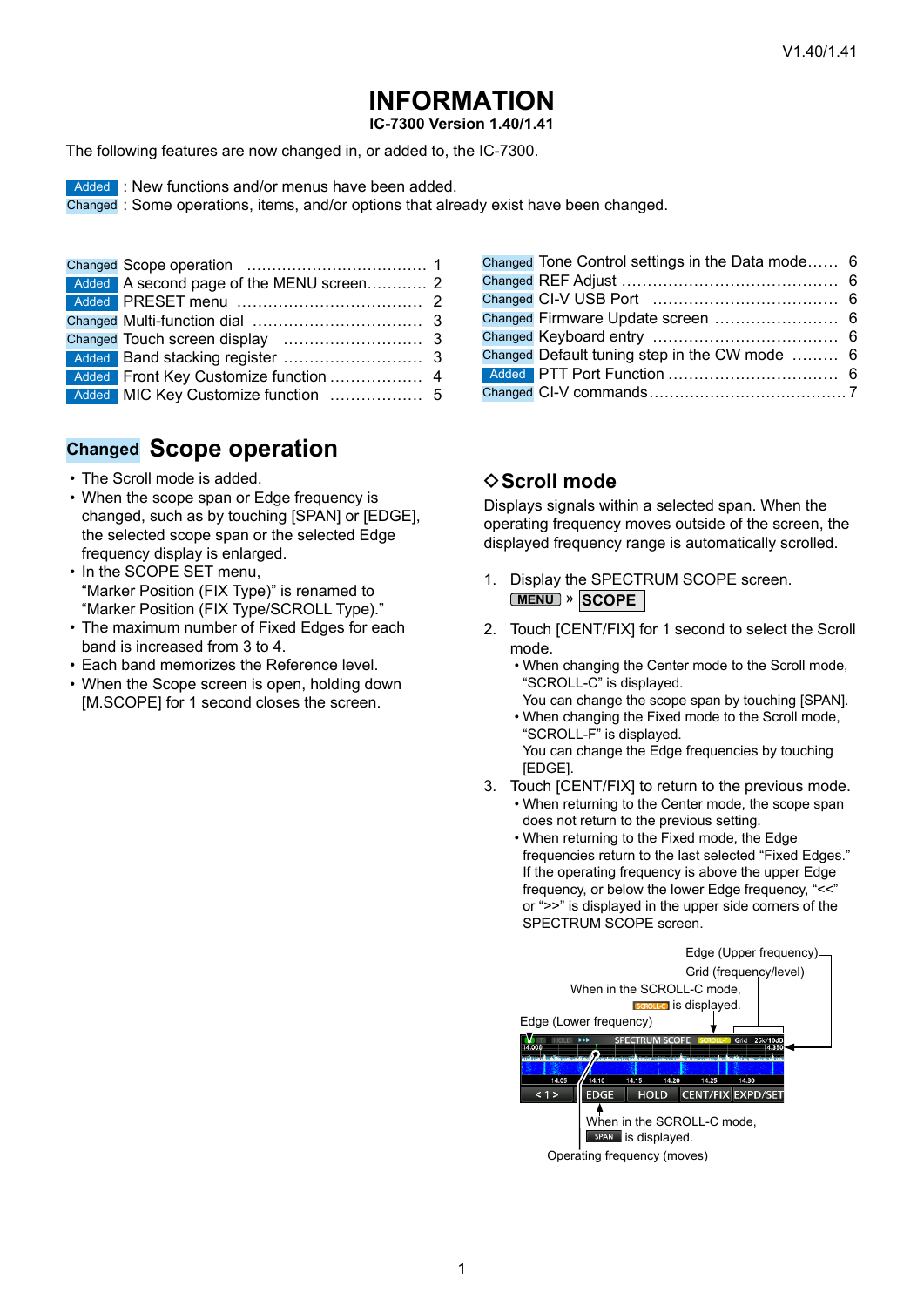## <span id="page-1-0"></span>**Added A second page of the MENU screen**

A second page of the MENU screen is added. You can change between the MENU  $(1)$  and  $(2)$  by touching the page number.



### **Added PRESET menu**

[PRESET] is added to the second page of the MENU screen.

You can save the combination of the following settings for the data mode to quickly change the settings, depending on your operating needs.

| <b>Preset Name</b>             | <b>SSB TBW</b>             |
|--------------------------------|----------------------------|
| Mode                           | <b>SSB TX Bandwidth</b>    |
| Filter                         | USB SEND                   |
| <b>Filter BW</b>               | USB Keying (CW)            |
| Filter Type (HF)               | USB Keying (RTTY)          |
| Filter Type (50M - )           | Inhibit Timer at USB       |
| <b>ACC/USB Output Select</b>   | Connection                 |
| <b>ACC/USB AF Output Level</b> | CI-V Baud Rate             |
| ACC/USB AF SOL                 | CI-V Address               |
| ACC/USB IF Output Level        | <b>CI-V Transceive</b>     |
| <b>USB MOD Level</b>           | <b>USB Serial Function</b> |
| DATA MOD                       | CI-V USB Port              |
| SSB-D TX Bandwidth             | CI-V USB Baud Rate         |
| DATA OFF MOD                   | CI-V USB Echo Back         |
| <b>COMP</b>                    |                            |

LThe transceiver has a total of 5 memories.

### **♦ Loading the preset memory**

- 1. Push **MENU** .
- 2. Touch  $(2)$  at the center bottom of the screen.
- 3. Touch [PRESET].



- 4. Touch the preset memory to load.
- 5. Touch [YES].
	- The selected preset memory is loaded, and "In Use" is displayed on the PRESET screen. If you change the transceiver settings, and they do not match the contents of the preset memory, "In Use" disappears.
	- LTouching [UNLOAD] returns the transceiver settings to those set before loading the preset memory.

#### **NOTE:**

- You cannot load the preset memory content when you select a blank memory channel in the Memory mode.
- You cannot load a preset memory that is displayed as "(BLANK)."

### **♦ Editing the memory contents**

**NOTE:** You cannot edit the preset memory that is in use. To edit it, first touch [UNLOAD], and then edit the memory

- 1. On the PRESET screen, touch a preset memory to edit for 1 second.
	- Opens the QUICK MENU screen.
- 2. Touch "Edit the Preset Memory." LWhen touching "Save to the Preset Memory," all of the contents are set to the current settings before editing.
- 3. Touch the check box to select whether or not to load the item.

• "✓" is displayed on the left side of the loading item.

- 4. Touch the item name, and then touch the option to set.
- LYou can set the preset name of up to 16 characters.
- 5. Repeat steps 3 and 4 to edit the preset memory.
- 6. Touch "<<Write>>."
- 7. Touch [YES].

**TIP:** Depending on your software, you may need to change the "CI-V Address" setting. For example, you use a software that is not compatible with the IC-7300. In that case, you may be able to use the software by setting "CI-V Address" to another transceiver's address.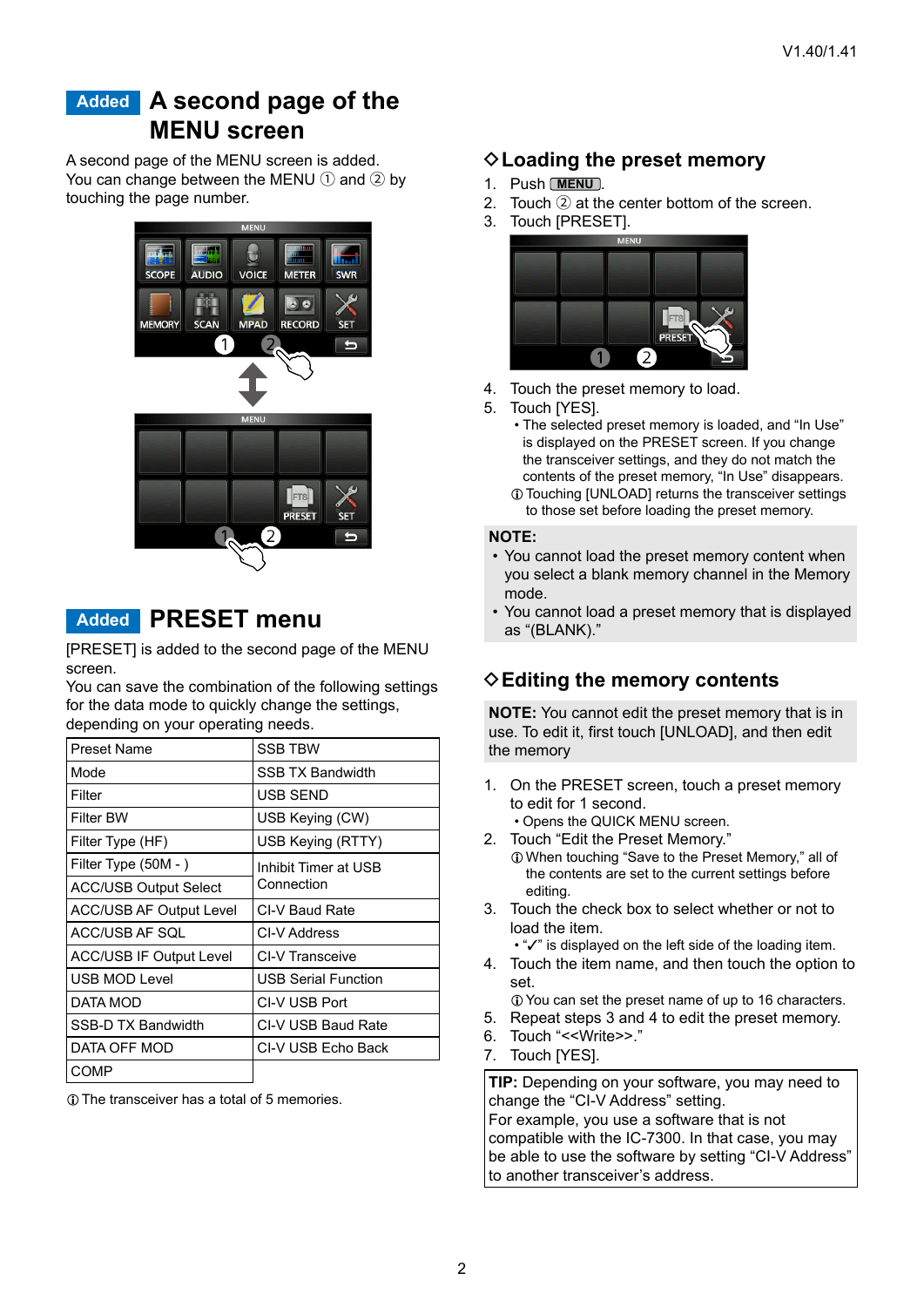### <span id="page-2-0"></span>**Changed Multi-function dial**

The function of the Multi-function dial ((**MULTI**)) is enhanced.

When the Multi-function menu is closed. **MULTI** can be enabled to adjust functions by pushing or touching the item for 1 second on the Multi-function menus. The function is displayed in the upper right corner of the screen.



\* On the Multi-function menus, touch the item for 1 second to assign the function to **(MULTI)**. To cancel the function assigned to **MULTI** , touch the Function indicator for Multi-function control, or hold down **MULTI** for 1 second.

| Indicator          | <b>Action</b>                                                                                                                                |                                        |  |  |
|--------------------|----------------------------------------------------------------------------------------------------------------------------------------------|----------------------------------------|--|--|
| <b>RIT</b>         | Rotate                                                                                                                                       | Adjusts the RIT frequency.             |  |  |
|                    | Hold down                                                                                                                                    | Clears the RIT frequency.              |  |  |
| ATX                | Rotate                                                                                                                                       | Adjusts the ⊿TX frequency.             |  |  |
|                    | Hold down                                                                                                                                    | Clears the ⊿TX frequency.              |  |  |
| RIT ATX            | Rotate                                                                                                                                       | Adjusts the RIT $\Delta$ TX frequency. |  |  |
|                    | Hold down                                                                                                                                    | Clears the RIT $\Delta$ TX frequency.  |  |  |
| kHz                | Changes the operating frequency in kHz steps.<br>(VFO mode only)<br>To Rapidly rotating (MULTI) automatically<br>increases the tuning speed. |                                        |  |  |
| M-CH               | channels.                                                                                                                                    | In the Memory mode, selects Memory     |  |  |
| RF PWR*            | Adjusts the transmit output power.                                                                                                           |                                        |  |  |
| $MIC G*$           | Adjusts the microphone gain.                                                                                                                 |                                        |  |  |
| COMP*              | Adjusts the Speech Compressor level.                                                                                                         |                                        |  |  |
| MONI*              | Adjusts the audio level for the Monitor function.                                                                                            |                                        |  |  |
| SPEED*             | Adjusts the Keying speed.                                                                                                                    |                                        |  |  |
| PITCH*             | Adjusts the CW pitch.                                                                                                                        |                                        |  |  |
| NB LEV*            | Adjusts the Noise Blanker level.                                                                                                             |                                        |  |  |
| NB DEP*            | Adjusts the DEPTH (Noise attenuation level).                                                                                                 |                                        |  |  |
| NB WID*            | Adjusts the WIDTH (Blanking duration time).                                                                                                  |                                        |  |  |
| NR LEV*            | Adjusts the Noise Reduction level.                                                                                                           |                                        |  |  |
| NOTCH*             | Adjusts the Notch filter frequency.                                                                                                          |                                        |  |  |
| VOX G*             | Adjusts the VOX gain.                                                                                                                        |                                        |  |  |
| A-VOX*             |                                                                                                                                              | Adjusts the ANTI VOX level.            |  |  |
| VOX <sub>D</sub> * | Adjusts the VOX delay time.                                                                                                                  |                                        |  |  |
| <b>BKIND*</b>      |                                                                                                                                              | Adjusts the Break-in delay time.       |  |  |

# **Changed Touch screen display**

The appearance or location of the following indicators on the screen are changed, according to the Multifunction dial ((MULTI)) function enhancement.



#### 1 **M1~M8/T1~T8 icons**

 The location of "IP+" and "OVF" icons is moved to  $\bullet$ . "M1"~"M8," and "T1"~"T8" icons are stayed here.

#### 2 **Voice recorder icons**

- The appearance of the icons is changed.
- Recording
- ▌▌: Paused
- **@SD card icon**

The location of the icon is moved.

#### **<sup>O</sup>** Clock readout

The location of the readout is moved from  $\bigcirc$ . Touch the readout to display both the current local time and UTC time.

#### $\Theta$  **Function indicator for Multi-function control** The indicator is added.

Displays the function that is assigned to **(MULTI)**.

### 6 **IP Plus/OVF icons**

The location of the icons is moved from  $\mathbf{0}$ .

### **Added Band stacking register**

The Band Stacking Register window is added. You can select and restore one of the Band Stacking Register contents.



To display the Band Stacking Register contents:

- Touch the MHz digits for 1 second on the standby screen.
- Touch the MHz digits on the standby screen, and then touch a band key for 1 second.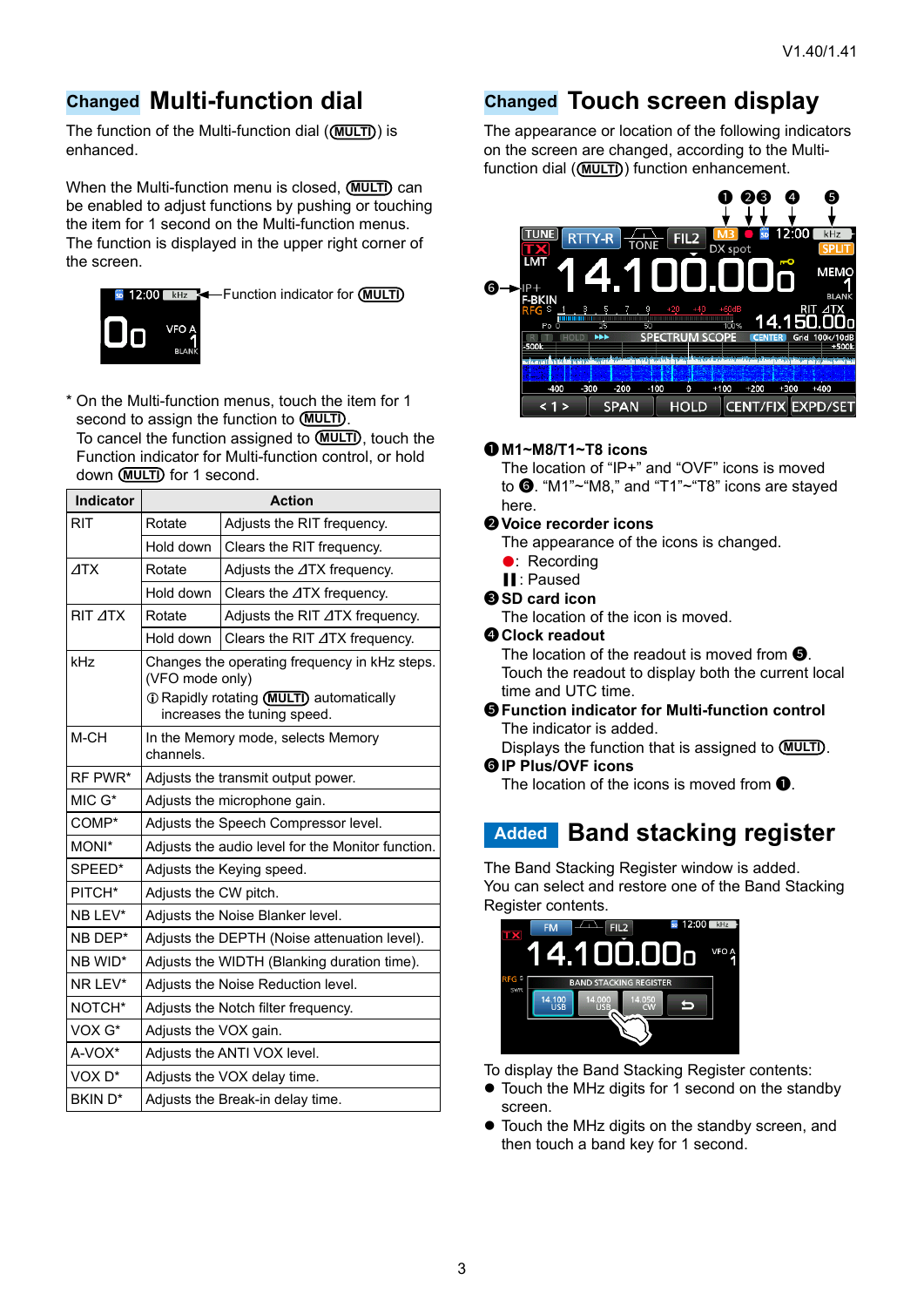# <span id="page-3-0"></span>**Added Front Key Customize function**

You can change the **VOX/BK-IN**,  $\frac{AUT}{T}$ , **△**, and ▼ keys function.

### **MENU** » SET > Function > **Front Key Customize**

#### ●: Default setting, ○: Assignable, N/A: Not assignable

| <b>Function</b>                                                                                                                                | <b>Description</b>                                                                                                                                                                                                                                                                                                                                                                                                                                                                                                                                                                                                                                                                                         |         | [VOX/BK-IN] [AUTOTUNE] [A]   [V] |          |         |
|------------------------------------------------------------------------------------------------------------------------------------------------|------------------------------------------------------------------------------------------------------------------------------------------------------------------------------------------------------------------------------------------------------------------------------------------------------------------------------------------------------------------------------------------------------------------------------------------------------------------------------------------------------------------------------------------------------------------------------------------------------------------------------------------------------------------------------------------------------------|---------|----------------------------------|----------|---------|
| VOX/BK-IN                                                                                                                                      | . Push to turn the VOX function in the Voice operation modes and<br>the Break-in function in the CW mode ON or OFF.<br>• Hold down for 1 second to open its function menu.                                                                                                                                                                                                                                                                                                                                                                                                                                                                                                                                 | N/A     |                                  | N/A      | N/A     |
| <b>AUTOTUNE</b>                                                                                                                                | In the CW mode<br>Push to automatically tune the operating frequency to a close-by CW<br>signal.                                                                                                                                                                                                                                                                                                                                                                                                                                                                                                                                                                                                           | N/A     |                                  | N/A      | N/A     |
| M-CH UP                                                                                                                                        | Push to scroll Memory CH up.                                                                                                                                                                                                                                                                                                                                                                                                                                                                                                                                                                                                                                                                               | N/A     | N/A                              |          | $\circ$ |
| <b>M-CH DOWN</b>                                                                                                                               | Push to scroll Memory CH down.                                                                                                                                                                                                                                                                                                                                                                                                                                                                                                                                                                                                                                                                             | N/A     | N/A                              | $\Omega$ |         |
| <b>PRESET</b>                                                                                                                                  | Push to open the PRESET screen.                                                                                                                                                                                                                                                                                                                                                                                                                                                                                                                                                                                                                                                                            | $\circ$ | $\circ$                          | $\circ$  | $\circ$ |
| Voice/Keyer/<br>RTTY Memory 1<br>Voice/Keyer/<br><b>RTTY Memory 2</b><br>Voice/Keyer/<br>RTTY Memory 3<br>Voice/Keyer/<br><b>RTTY Memory 4</b> | In the SSB, AM, or FM mode<br>. Push to transmit the voice audio recorded on the SD card once.<br>. Hold down for 1 second to repeatedly transmit the voice audio.<br>$\odot$ If the voice audio is not saved in the Voice TX memory (T1 $\sim$ T4),<br>this function is disabled.<br>In the CW mode<br>. Push to transmit the Keyer memory content once.<br>. Hold down for 1 second to repeatedly transmit the memory content.<br>$\odot$ If the Keyer memory content (M1 $\sim$ M4) is not entered, this<br>function is disabled.<br>In the RTTY mode<br>Push to transmit the RTTY memory content once.<br>$\odot$ If the RTTY memory content (RT1 ~ RT4) is not entered, this<br>function is disabled. | $\circ$ | $\circ$                          | $\Omega$ |         |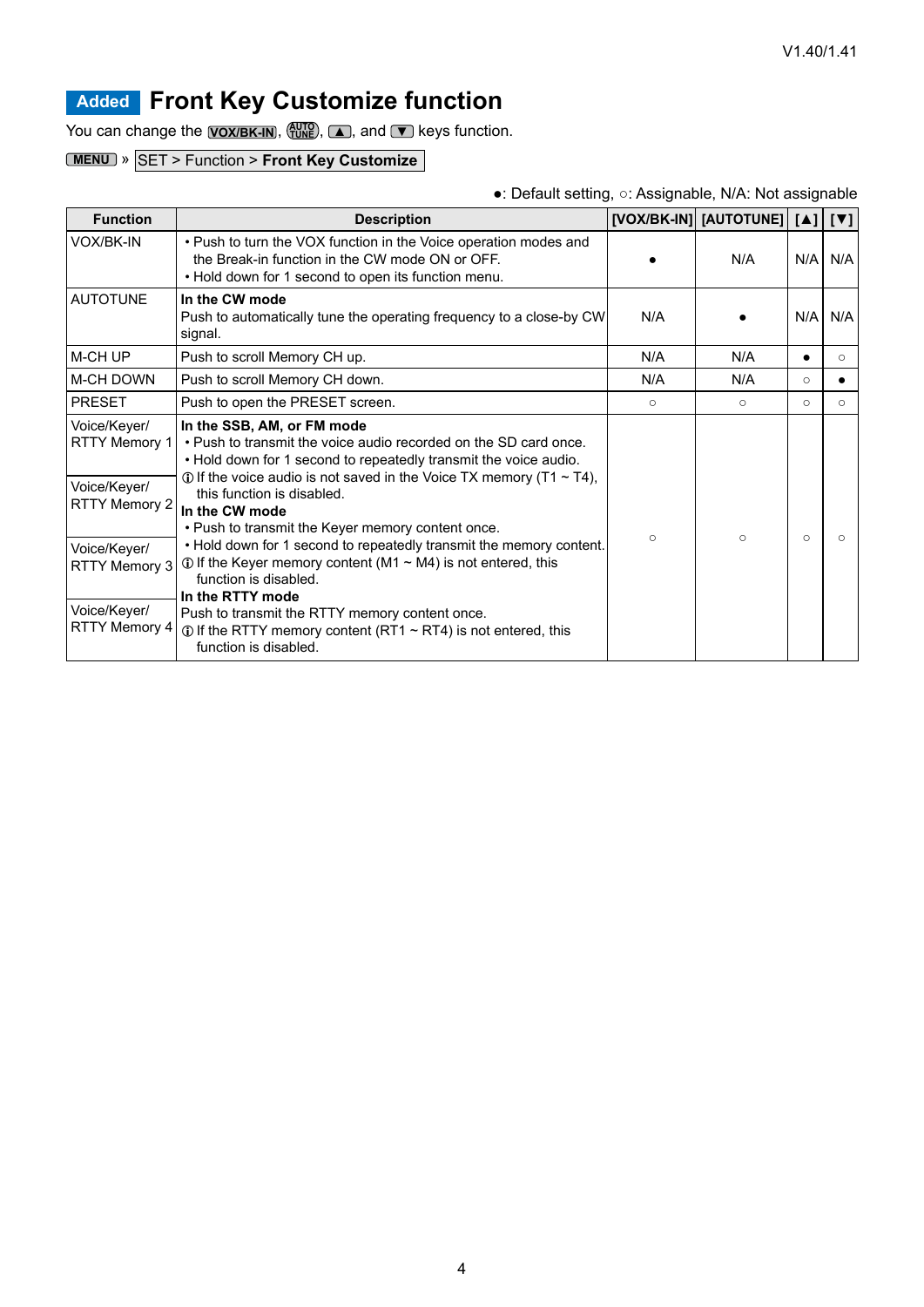# <span id="page-4-0"></span>**Added MIC Key Customize function**

You can change the microphone's [UP]/[DOWN] keys function.

### **MENU** » SET > Function > **MIC Key Customize**

| [UP] | (Default: UP (VFO: kHz))   |
|------|----------------------------|
| [DN] | (Default: DOWN (VFO: kHz)) |

| <b>Function</b>           | <b>Description</b>                                                                                                                                                                                                                              |
|---------------------------|-------------------------------------------------------------------------------------------------------------------------------------------------------------------------------------------------------------------------------------------------|
|                           | No function                                                                                                                                                                                                                                     |
| UP                        | Push to increase the frequency<br>(in 50 Hz steps*), or Memory channel.<br>* When the Tuning Step function is ON,<br>increases the frequency in the selected<br>Tuning Step.                                                                    |
| <b>DOWN</b>               | Push to decrease the frequency<br>(in 50 Hz steps*), or Memory channel.<br>* When the Tuning Step function is ON,<br>increases the frequency in the selected<br>Tuning Step.                                                                    |
| UP<br>(VFO: kHz)          | Push to increase the frequency<br>(in 1 kHz steps*), or Memory channel.<br>* When the Tuning Step function is ON,<br>increases the frequency in the selected<br>Tuning Step.                                                                    |
| <b>DOWN</b><br>(VFO: kHz) | Push to decrease the frequency<br>(in 1 kHz steps*), or Memory channel.<br>* When the Tuning Step function is ON,<br>increases the frequency in the selected<br>Tuning Step.                                                                    |
| <b>XFC</b>                | While holding down the key, the transceiver<br>monitors signals.                                                                                                                                                                                |
| <b>VFO/MEMO</b>           | • Push to select the VFO mode and the<br>Memory mode.<br>• Hold down for 1 second to copy a Memory<br>channel contents to the VFO.                                                                                                              |
| <b>BAND UP</b>            | In the VFO mode<br>• Push to increase an operating band.<br>. Hold down for 1 second to recall the Band<br>Stacking Register contents.                                                                                                          |
| BAND<br><b>DOWN</b>       | In the VFO mode<br>• Push to decrease an operating band.<br>• Hold down for 1 second to recall the Band<br>Stacking Register contents.                                                                                                          |
| <b>SPEECH</b>             | Push to announce the S-meter level,<br>frequency, or operating mode.<br>1 In the VFO or Memory mode, the<br>frequency and the operating mode are<br>announced.<br>10 S-meter level is announced only when the<br>S-level SPEECH function is ON. |
| <b>MODE</b>               | • Push to select the operating mode.<br>• Hold down to toggle USB and LSB, CW<br>and CW-R, or RTTY and RTTY-R.                                                                                                                                  |

| <b>Function</b> | <b>Description</b>                                    |
|-----------------|-------------------------------------------------------|
| Voice/          | In the SSB, AM, or FM mode                            |
| Keyer/          | • Push to transmit the voice audio recorded           |
| <b>RTTY</b>     | on the SD card once.                                  |
| Memory 1        | • Hold down for 1 second to repeatedly                |
|                 | transmit the voice audio.                             |
| Voice/          | 10 If the voice audio is not saved in the Voice       |
| Keyer/          | TX memory (T1 $\sim$ T4), this function is            |
| <b>RTTY</b>     | disabled.                                             |
| Memory 2        | In the CW mode                                        |
|                 | • Push to transmit the Keyer memory content           |
| Voice/          | once.                                                 |
| Keyer/          | • Hold down for 1 second to repeatedly                |
| <b>RTTY</b>     | transmit the memory content.                          |
| Memory 3        | $\odot$ If the Keyer memory content (M1 $\sim$ M4) is |
|                 | not entered, this function is disabled.               |
| Voice/          | In the RTTY mode                                      |
| Keyer/          | Push to transmit the RTTY memory content              |
| <b>RTTY</b>     | once.                                                 |
| Memory 4        | $\odot$ If the RTTY memory content (RT1 ~ RT4)        |
|                 | is not entered, this function is disabled.            |
| <b>TS</b>       | • Push to turn the Tuning Step function ON            |
|                 | or OFF.                                               |
|                 | • Hold down for 1 second to open the TS               |
|                 | screen.                                               |
| <b>MPAD</b>     | • Push to sequentially call up the contents in        |
|                 | the Memo Pads.                                        |
|                 | • Hold down for 1 second to save the                  |
|                 | displayed contents into the Memo Pad.                 |
| <b>SPLIT</b>    | . Push to turn the Split function ON or OFF.          |
|                 | . Hold down 1 second to turn ON the Quick             |
|                 | Split function.                                       |
| A/B             | • Push to select the VFO A or VFO B.                  |
|                 | • Hold down for 1 second to set the displayed         |
|                 | VFO's frequency to the VFO that is not                |
|                 | displayed.                                            |
| <b>TUNFR</b>    | . Push to turn the antenna tuner ON or OFF.           |
|                 | • While "TUNE" is displayed, hold down for 1          |
|                 | second to start manual tuning.                        |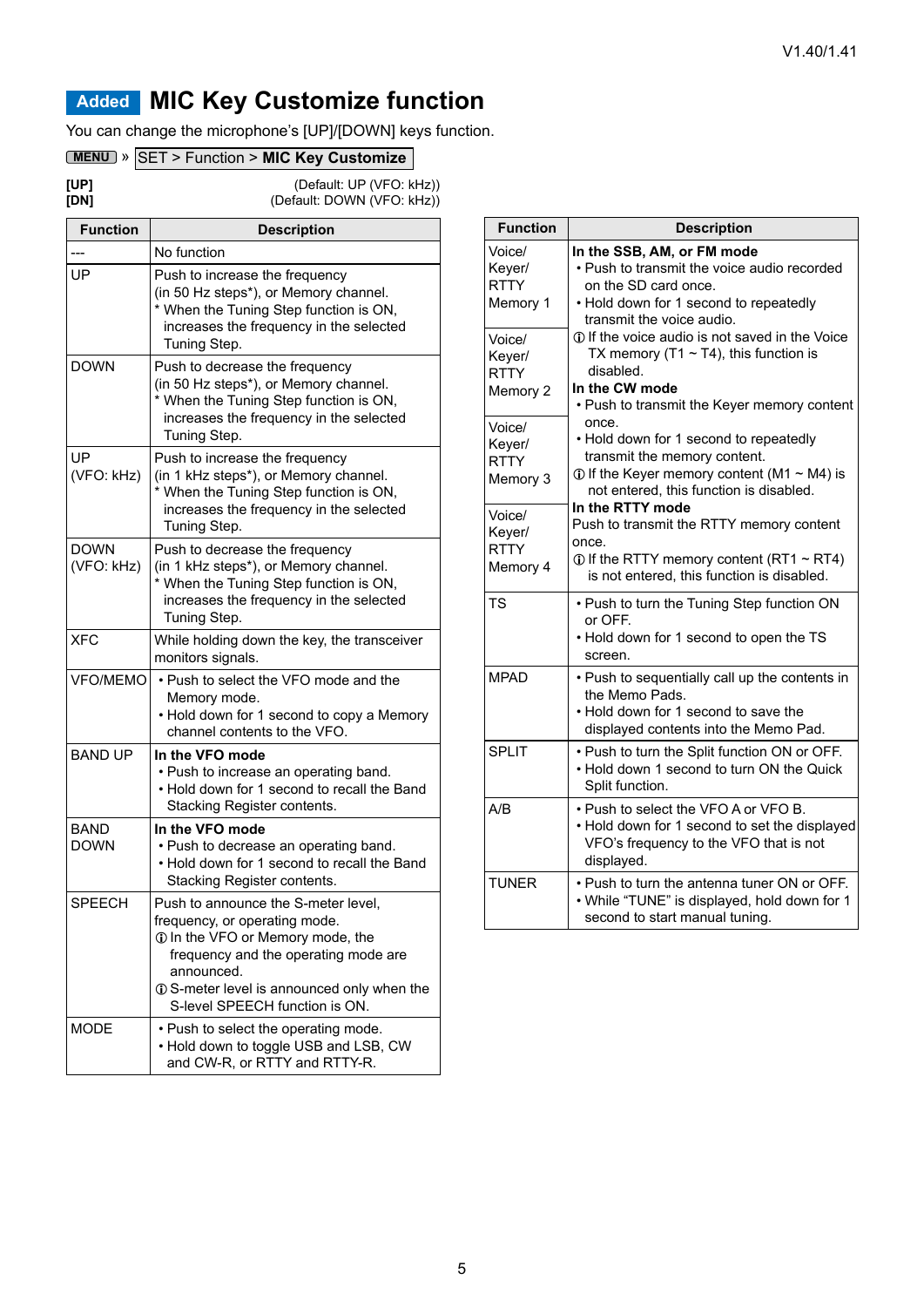### <span id="page-5-0"></span>**Changed Tone Control settings in the Data mode**

In the Data mode, the Tone Control settings are automatically disabled.

#### **MENU** » SET > Tone Control/TBW > **RX**

- RX HPF/LPF (Default:  $--- - - -$ )
- RX Bass (Default: 0)<br>• RX Treble (Default: 0)
- $(Definition 0)$

### **Changed REF Adjust**

"REF Adjust" in the Set mode are displayed to the tenths place digit.

|  | <b>MENU</b> » SET > Function > REF Adjust |
|--|-------------------------------------------|
|--|-------------------------------------------|

### **Changed CI-V USB Port**

The default setting of the CI-V USB Port is changed from "Link to [REMOTE]" to "Unlink from [REMOTE]."

```
MENU » SET > Connectors > CI-V > CI-V USB Port
```
### **Changed Firmware Update screen**

A dialog that recommends making a backup of the current setting is displayed before updating the firmware.



### **Changed Keyboard entry**

**YES** 

On the Full Keyboard screen, the Capital Lock function is not canceled, even if you toggle between the alphabet and numeric modes.

### **Changed Default tuning step in the CW mode**

The default tuning step in the CW mode is changed from 1 kHz to 100 Hz.

Added in the firmware version 1.41

### **Added PTT Port Function**

You can set the behavior of the PTT pin on the [MIC] connector.

**MENU** » SET > Connectors > **PTT Port Function**

• PTT Input:

While transmitting, the transceiver does not output the SEND signal (TX status) from the PTT pin, but does detect the PTT input (PTT operation) on the microphone.

LUse this option if you want to cancel transmitting the recorded audio by pushing [PTT] on the microphone.

• PTT Input + SEND Output: While transmitting using other than the operating microphone, the transceiver does not detect the PTT input (PTT operation) of the microphone, due to the output SEND signal from the PTT pin.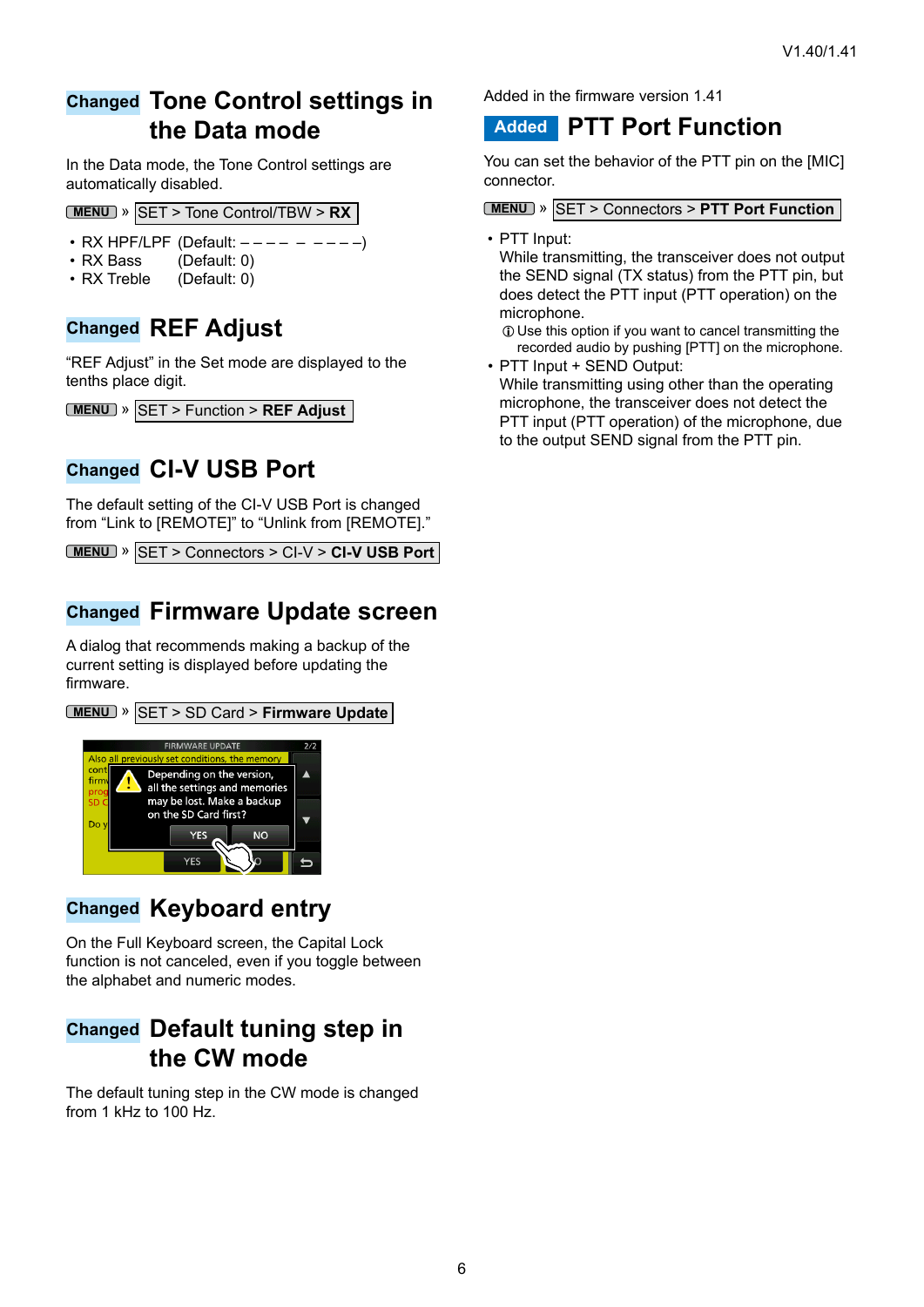# <span id="page-6-0"></span>**Changed CI-V commands**

The following commands are changed in, or added to the conventional Command table.

| Cmd.   | Sub cmd. |      | Data                         | <b>Description</b>                                                                                                                                                                                    |
|--------|----------|------|------------------------------|-------------------------------------------------------------------------------------------------------------------------------------------------------------------------------------------------------|
| $1A^*$ | 05       | 0198 | See the right.               | Send/read the Front key customize<br>[VOX/BK-IN] setting                                                                                                                                              |
|        |          | 0199 | See the right.               | Send/read the Front key customize<br>[AUTOTUNE] setting                                                                                                                                               |
|        |          |      | 0200   See the right.        | Send/read the Front key customize<br>$\lceil \blacktriangle \rceil$ setting                                                                                                                           |
|        |          | 0201 |                              | See the right. Send/read the Front key customize<br>[▼] setting                                                                                                                                       |
|        |          |      | 0202   See the<br>next page. | Send/read the MIC key customize<br>[UP] setting                                                                                                                                                       |
|        |          | 0203 | See the<br>next page.        | Send/read the MIC key customize<br>[DOWN] setting                                                                                                                                                     |
|        |          | 0204 | See the<br>next page.        | Send/read scope edge 4 frequencies<br>for 0.03 - 1.60 MHz                                                                                                                                             |
|        |          | 0205 | See the<br>next page.        | Send/read scope edge 4 frequencies<br>for 1.60 - 2.00 MHz                                                                                                                                             |
|        |          | 0206 | See the<br>next page.        | Send/read scope edge 4 frequencies<br>for 2.00 - 6.00 MHz                                                                                                                                             |
|        |          | 0207 | See the<br>next page.        | Send/read scope edge 4 frequencies<br>for 6.00 - 8.00 MHz                                                                                                                                             |
|        |          | 0208 | See the<br>next page.        | Send/read scope edge 4 frequencies<br>for 8.00 - 11.00 MHz                                                                                                                                            |
|        |          | 0209 | See the<br>next page.        | Send/read scope edge 4 frequencies<br>for 11.00 - 15.00 MHz                                                                                                                                           |
|        |          | 0210 | See the<br>next page.        | Send/read scope edge 4 frequencies<br>for 15.00 - 20.00 MHz                                                                                                                                           |
|        |          | 0211 | See the<br>next page.        | Send/read scope edge 4 frequencies<br>for 20.00 - 22.00 MHz                                                                                                                                           |
|        |          | 0212 | See the<br>next page.        | Send/read scope edge 4 frequencies<br>for 22.00 - 26.00 MHz                                                                                                                                           |
|        |          | 0213 | See the<br>next page.        | Send/read scope edge 4 frequencies<br>for 26.00 - 30.00 MHz                                                                                                                                           |
|        |          | 0214 | See the<br>next page.        | Send/read scope edge 4 frequencies<br>for 30.00 - 45.00 MHz                                                                                                                                           |
|        |          | 0215 | See the<br>next page.        | Send/read scope edge 4 frequencies<br>for 45.00 - 60.00 MHz                                                                                                                                           |
|        |          | 0216 | See the<br>next page.        | Send/read scope edge 4 frequencies<br>for 60.00 - 74.80 MHz                                                                                                                                           |
|        |          |      | 0217 00/01                   | $(Added$ in the firmware version 1.41)<br>Send/read PTT Port Function setting<br>00=PTT Input<br>01=PTT Input + SEND Output                                                                           |
| $27*$  | 00       |      | See p. 9                     | Read the Scope waveform data<br>• Only when "Scope ON/OFF status"<br>(Command: 27 10) and "Scope<br>data output" (Command: 27 11) are<br>set to "ON," outputs the waveform<br>data to the controller. |
|        | 14       |      | See p. 9                     | Send/read the Scope Center mode,<br>Fixed mode, SCROLL-C mode, or<br>SCROLL-F mode setting                                                                                                            |
|        | 15       |      | See p. 9                     | Send/read the Span setting in the<br>Center mode or SCROLL-C mode<br>Scope                                                                                                                            |
|        | 16       |      | See p. 9                     | Send/read the Edge number setting<br>in the Fixed mode or SCROLL-F<br>mode Scope                                                                                                                      |
|        | 20       |      | 00 or 01                     | Send/read the Marker Position (FIX<br>Type/SCROLL Type) setting<br>(00=Filter Center, 01=Carrier Point)                                                                                               |

### **♦ Command formats**

## • **[VOX/BK-IN] setting**

| Command: 1A 050198 |  |
|--------------------|--|
|                    |  |

| <b>Function</b> | <b>Description</b>        |
|-----------------|---------------------------|
| იი              | <b>VOX/BK-IN</b>          |
| 01              | <b>PRESET</b>             |
| 02              | Voice/Keyer/RTTY Memory 1 |
| 03              | Voice/Keyer/RTTY Memory 2 |
| 04              | Voice/Keyer/RTTY Memory 3 |
| 05              | Voice/Keyer/RTTY Memory 4 |

#### • **[AUTOTUNE] setting** Command: 1A 050199

| <b>Function</b> | <b>Description</b>        |
|-----------------|---------------------------|
| 00              | <b>AUTOTUNE</b>           |
| 01              | <b>PRESET</b>             |
| 02              | Voice/Keyer/RTTY Memory 1 |
| 03              | Voice/Keyer/RTTY Memory 2 |
| 04              | Voice/Keyer/RTTY Memory 3 |
| 05              | Voice/Keyer/RTTY Memory 4 |

### • **[▲]/[▼] setting**

Command: 1A 050200, 050201

| <b>Function</b> | <b>Description</b>        |
|-----------------|---------------------------|
| 00              | M-CH UP                   |
| 01              | <b>M-CH DOWN</b>          |
| 02              | <b>PRESET</b>             |
| 03              | Voice/Keyer/RTTY Memory 1 |
| 04              | Voice/Keyer/RTTY Memory 2 |
| 05              | Voice/Keyer/RTTY Memory 3 |
| റഭ              | Voice/Keyer/RTTY Memory 4 |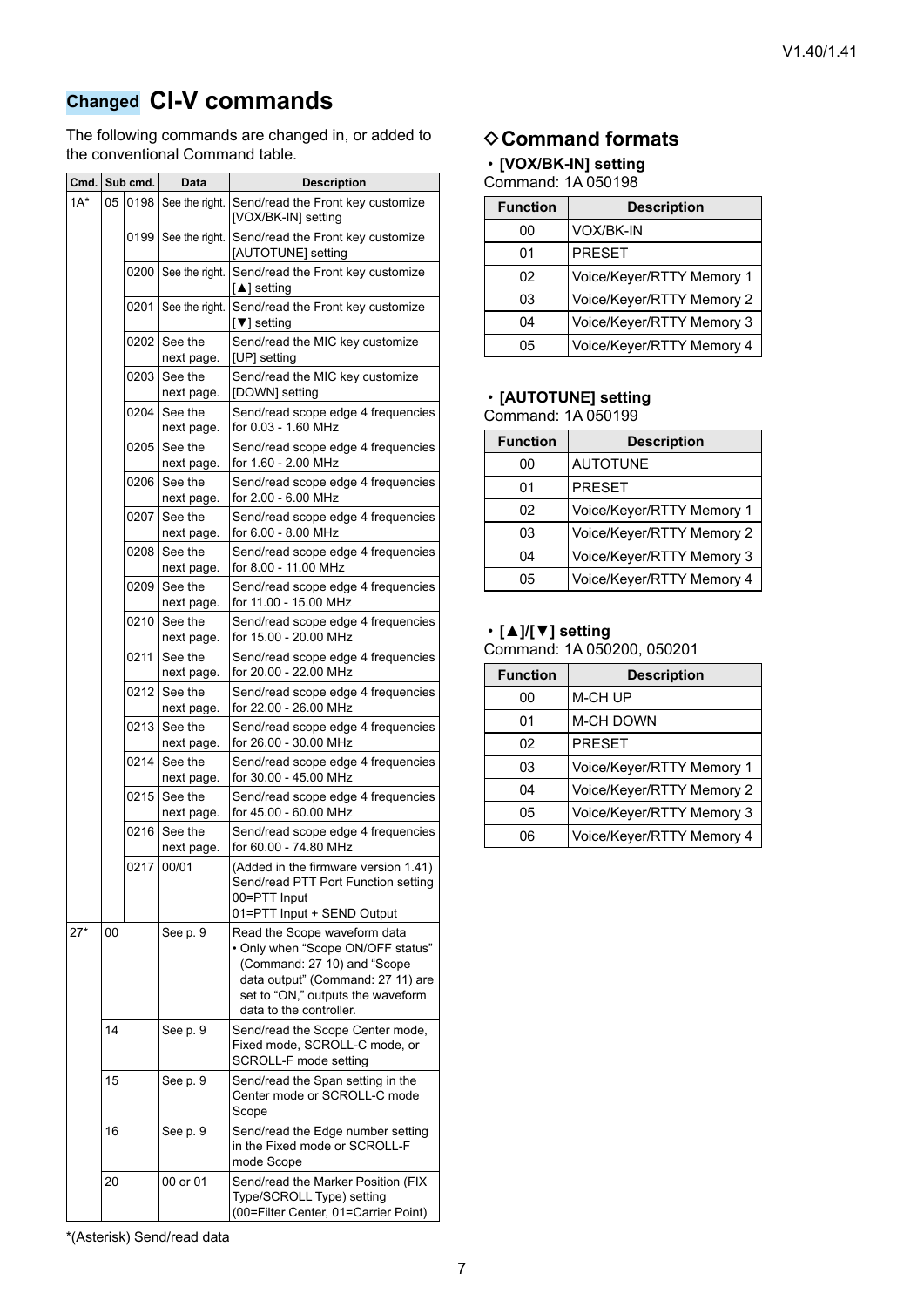#### $\diamond$  Command formats (continued) • **MIC Key Customize setting** Command: 1A 050202, 050203

| <b>Function</b> | <b>Description</b>        |  |  |
|-----------------|---------------------------|--|--|
| 00              | No function               |  |  |
| 01              | UP                        |  |  |
| 02              | <b>DOWN</b>               |  |  |
| 03              | UP (VFO: kHz)             |  |  |
| 04              | DOWN (VFO: kHz)           |  |  |
| 05              | <b>XFC</b>                |  |  |
| 06              | <b>VFO/MEMO</b>           |  |  |
| 07              | <b>BAND UP</b>            |  |  |
| 08              | <b>BAND DOWN</b>          |  |  |
| 09              | <b>SPEECH</b>             |  |  |
| 10              | <b>MODE</b>               |  |  |
| 11              | Voice/Keyer/RTTY Memory 1 |  |  |
| 12              | Voice/Keyer/RTTY Memory 2 |  |  |
| 13              | Voice/Keyer/RTTY Memory 3 |  |  |
| 14              | Voice/Keyer/RTTY Memory 4 |  |  |
| 15              | TS                        |  |  |
| 16              | <b>MPAD</b>               |  |  |
| 17              | <b>SPLIT</b>              |  |  |
| 18              | A/B                       |  |  |
| 19              | <b>TUNER</b>              |  |  |

#### • **Bandscope edge frequency settings** Command: 1A 050112 ~ 1A 050150 1A 050204 ~ 1A 050216

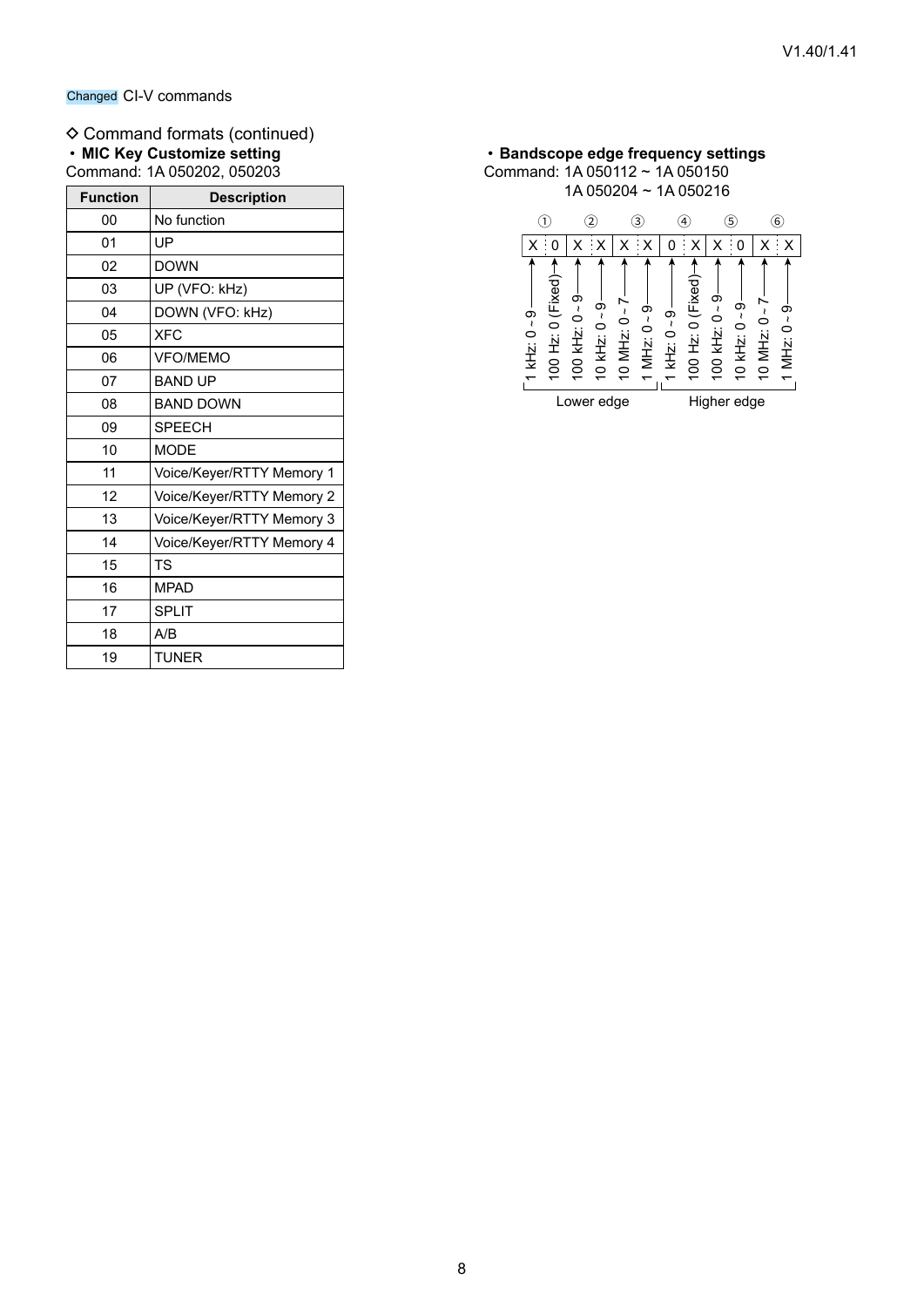- $\Diamond$  Command formats (continued)
- <span id="page-8-0"></span>• **Scope waveform data**

Command: 27 00

Outputs the waveform data to the controller.

|  | (4) |                                                                                                                                                                                                                                 |  |  |  |
|--|-----|---------------------------------------------------------------------------------------------------------------------------------------------------------------------------------------------------------------------------------|--|--|--|
|  |     | $\boxed{0 0 \mathbf{x} \mathbf{x} \mathbf{x} \mathbf{x} \mathbf{x} \mathbf{x} \mathbf{x} \mathbf{w} \mathbf{w} \mathbf{x} \mathbf{x} \mathbf{x} \mathbf{x} \mathbf{x} \mathbf{x} \mathbf{w} \mathbf{w} \mathbf{x} \mathbf{x} }$ |  |  |  |

 $(1)$ : 00 (Fixed)

- 2: Order of division data (Current): 01~11
- 3: Division number (Maximum): 11(USB) LWhen sent through theUSB port, the data is divided by 11 and sent in sequential order.
	- $\odot$  The 1st data sends only the wave information (1 ~ 6) without the waveform data (7). The 2nd or later data sends the minimum wave information  $(1 - 3)$  with waveform data (7).
- 4: Spectrum scope mode data:
	- 00 = Center mode scope
	- 01 = Fixed mode scope
	- 02 = SCROLL-C mode scope
	- 03 = SCROLL-F mode scope

#### 5: Waveform information:

The waveform information differs, depending on the Spectrum scope mode.

- In the Center mode: Center frequency and span are sent. See page 19-9 of the IC-7300 FULL MANUAL for Operating frequency data, and the Scope span settings  $(2 \sim 6)$  to the right.
- In the Fixed, SCROLL-C, and SCROLL-F modes:

Lower edge and higher edge frequencies are sent.



\* "F" means that the Lower edge frequency is a negative value.

- 6: Out of range information:
	- $\cdot$  00 = In range
		- $\cdot$  01 = Out of range
	- LIf the scope data is out of range, the waveform data  $(7)$  is omitted.
- 7: Waveform data:

The transceiver outputs the drawn waveform data. The data range or data length of the waveform data is judged by the controller. (The data range is basically the same as the display size of the scope on the controller.)

- Data range:  $0 \sim 160$
- Data length: 475

#### <span id="page-8-1"></span>• **Spectrum scope mode settings**





00=Center mode 01=Fixed mode 02=SCROLL-C mode 03=SCROLL-F mode

#### <span id="page-8-2"></span>• **Scope span settings**



#### <span id="page-8-3"></span>• **Scope Edge number settings**

(in the Fixed mode and SCROLL-F mode Scope) Command: 27 16



9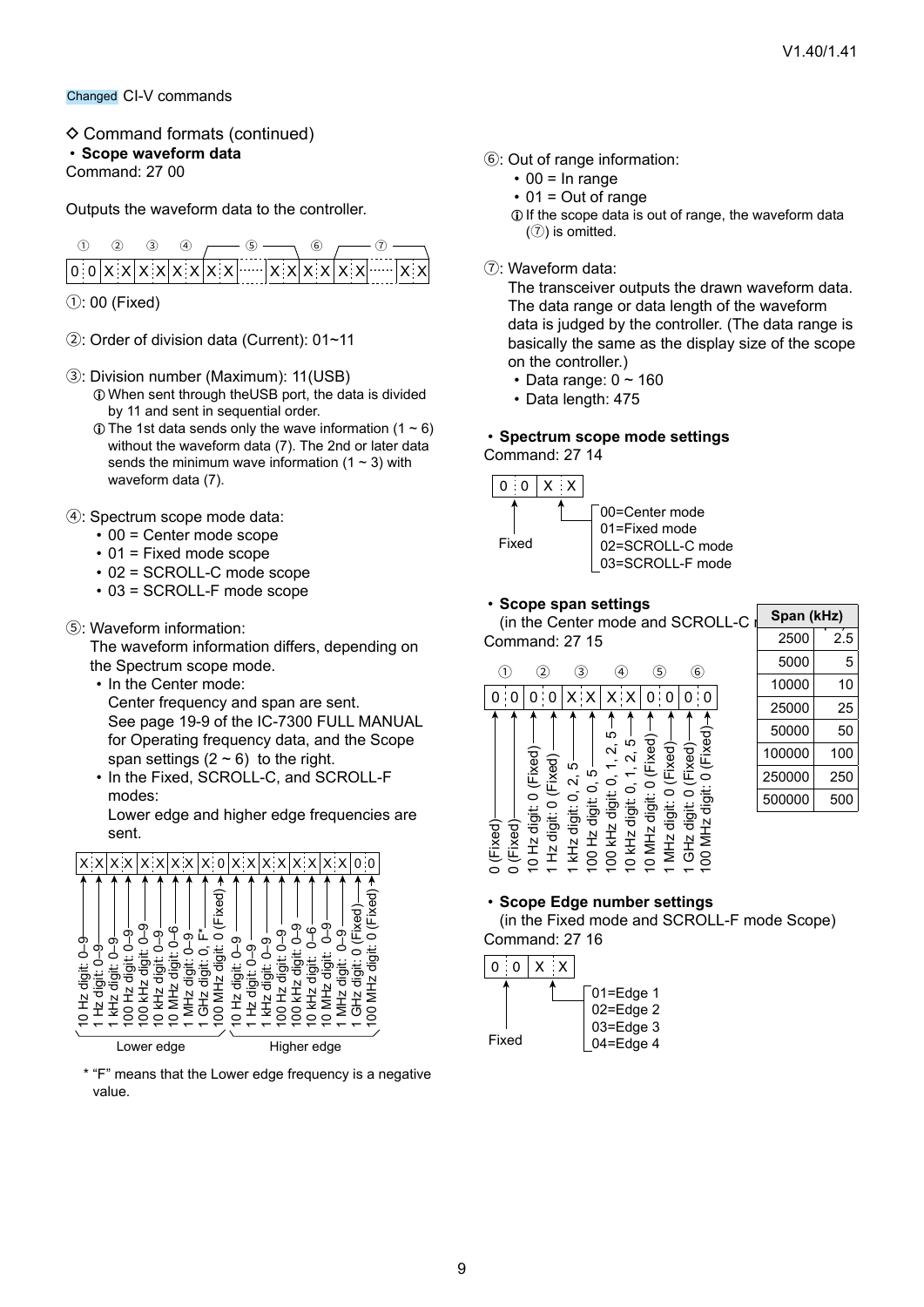Changed CI-V commands

#### $\diamond$  Command formats (continued) • **Scope Fixed edge frequency settings** Command: 27 1E



LEntry of less than 1 kHz digits is ignored.

|  | 1 Selectable Frequency ranges: |  |
|--|--------------------------------|--|
|  |                                |  |

| Data | Frequency range (MHz) |
|------|-----------------------|
| 01   | $0.03 - 1.60$         |
| 02   | $1.60 - 2.00$         |
| 03   | $2.00 \sim 6.00$      |
| 04   | $6.00 - 8.00$         |
| 05   | $8.00 - 11.00$        |
| 06   | $11.00 \sim 15.00$    |
| 07   | $15.00 \sim 20.00$    |
| 08   | $20.00 \sim 22.00$    |
| 09   | $22.00 \sim 26.00$    |
| 10   | $26.00 \sim 30.00$    |
| 11   | $30.00 \sim 45.00$    |
| 12   | $45.00 \sim 60.00$    |
| 13   | $60.00 \sim 74.80$    |

2 Selectable Edge number: 01=1, 02=2, 03=3, 04=4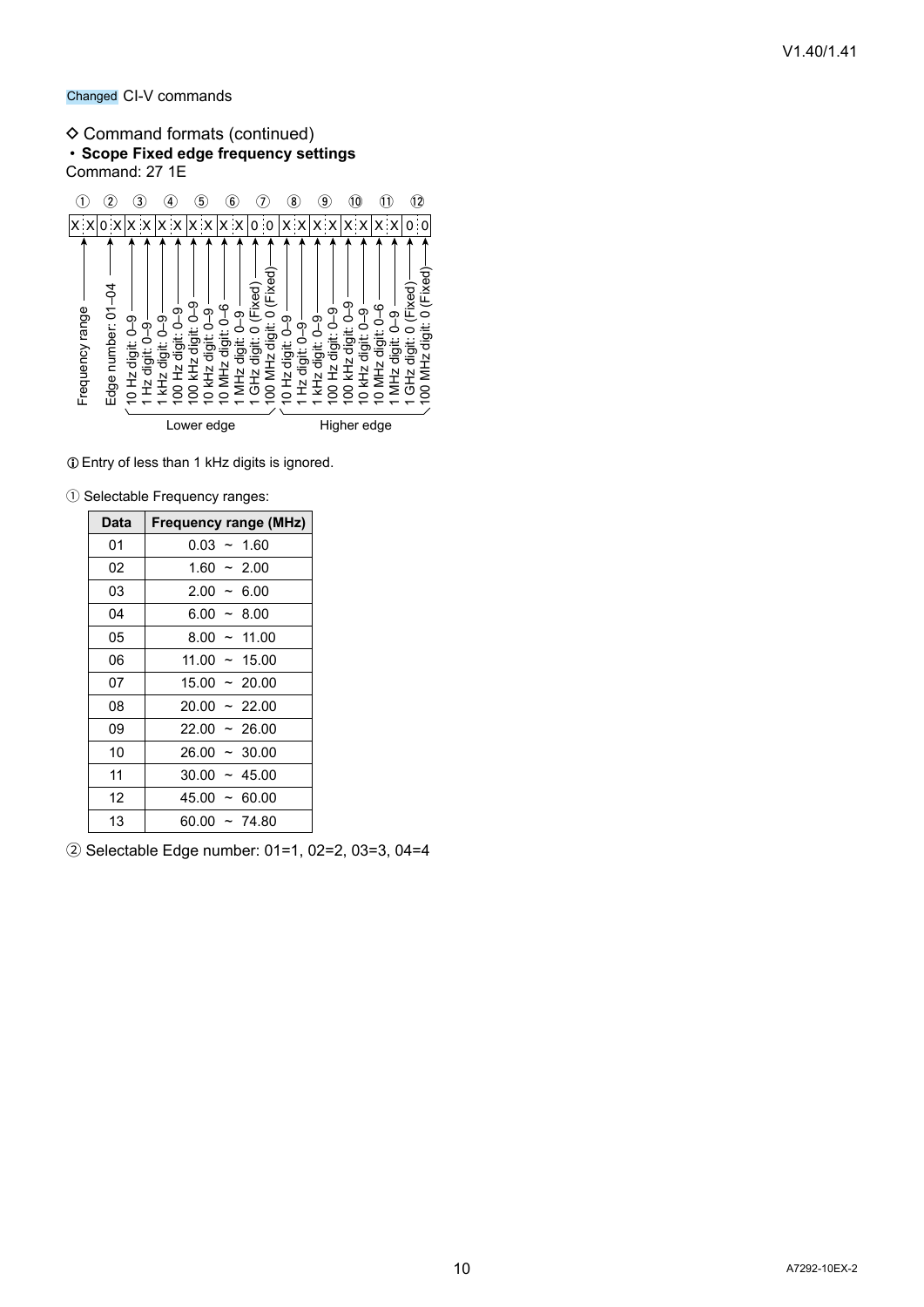# **INFORMATION**

**IC-7300 Version 1.30**

The following features are now changed in, or added to, the IC-7300.

**Added : New functions and/or menus have been added.** 

Changed : Some operations, items, and/or options that already exist have been changed.

### **Changed Selecting the IF filter** (p.4-4)

The default settings of the SSB-D mode (FIL1  $\sim$  FIL3) are changed.

The changed values are shown in bold below.

| <b>Mode</b> | <b>IF</b> filter          | Selectable range (steps)                               |
|-------------|---------------------------|--------------------------------------------------------|
|             | <b>FIL 1 (3.0 kHz)</b>    |                                                        |
|             | SSB-D   FIL 1 $(1.2$ kHz) | 50 Hz to 500 Hz (50 Hz)/<br>600 Hz to 3.6 kHz (100 Hz) |
|             | <b>FIL 1 (500 Hz)</b>     |                                                        |

### **Changed Set mode**

### ◆ Tone Control/TBW (p. 8-2)

The category "Tone Control" is renamed to "Tone Control/TBW."

**MENU** » SET > **Tone Control/TBW**



 $\odot$  Read the "Tone Control" category in the manual as "Tone Control/TBW."

### **♦ TBW for the SSB-D mode** (p. 8-2)

A passband width setting for the SSB-D mode is added to the TONE CONTROL/TBW screen. **MENU** » SET > Tone Control/TBW > TX > **SSB-D**

**TBW** (Default: 300 – 2700)

Sets the transmission passband width by changing the lower and higher cut-off frequencies.

### **◇ Connectors** (p. 8-6)

The "USB SEND/KEYING screen is added. **MENU** » SET > Connectors > USB SEND/Keying

#### **TBW** (Default: 300 – 2700)

The "USB SEND," "USB Keying (CW)," and "USB Keying (RTTY)" are moved onto it. An inhibit timer for the USB connection is added on the USB SEND/KEYING screen.

| SE I |            |
|------|------------|
|      | Connectors |
|      |            |

- **USB SEND/Keying** USB SEND USB Keying (CW) USB Keying (RTTY)
- **Inhibit Timer at USB Connection**

**Inhibit Timer at USB Connection** (Default: ON)

Turns the timer for SEND or Keying signal transmission ON or OFF.

When using a PC with an old USB driver installed, and an IC-7300 through a USB cable, turning ON the timer prevents an unintentional sending of the SEND or Keying signal when:

- Connecting a USB cable to the PC and IC-7300.
- A virtual serial port communication is established.
- Starting up the PC while it is connected to the IC-7300.
- Connecting or disconnecting another USB device to or from the PC, while the IC-7300 is connected to the PC.

OFF: Sends the SEND or Keying signal immediately.

- ON: Pauses for a few seconds before sending the signal.
- LIf you change this setting to "OFF," first update the transceiver's USB driver and make sure the SEND or Keying signal will not be unintentionally sent.